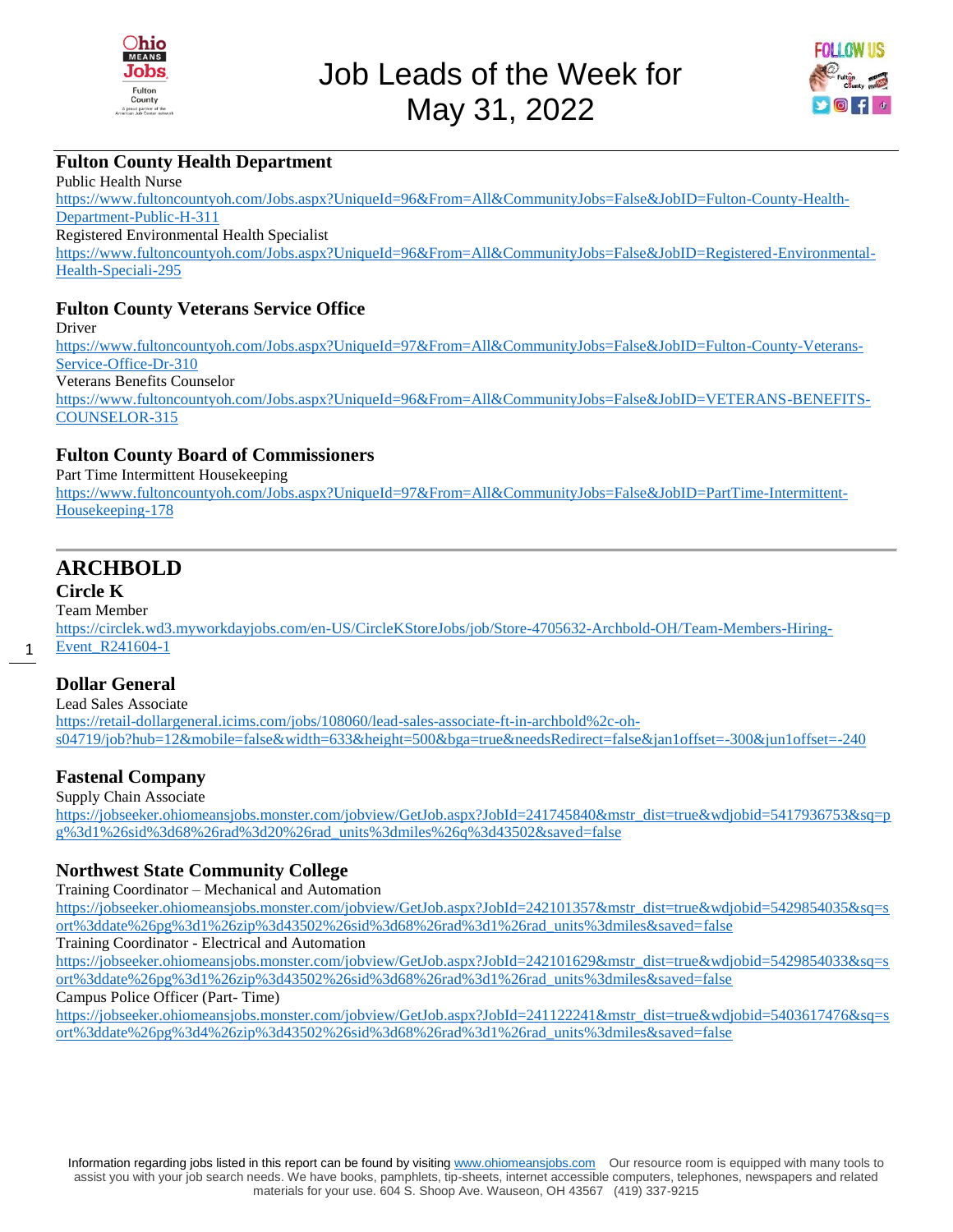



## **Conagra Brands**

Sanitation Manager <https://www.careersinfood.com/sanitation-manager-job-1379983.htm> Lift Truck Supply <https://www.prodivnet.com/job/lift-truck-supply-archbold-ohio-8839055> Electrician 2<sup>nd</sup> and 3<sup>rd</sup> [https://conagrabrands.wd1.myworkdayjobs.com/en-US/Careers\\_US/job/Archbold-Ohio/Electrician-2nd-or-3rd\\_Req-018247](https://conagrabrands.wd1.myworkdayjobs.com/en-US/Careers_US/job/Archbold-Ohio/Electrician-2nd-or-3rd_Req-018247)

## **Farmers and Merchants State Bank**

Call Center Manager <https://recruiting.paylocity.com/Recruiting/Jobs/Details/1112594> Commercial / Ag Support Specialist <https://recruiting.paylocity.com/Recruiting/Jobs/Details/1091655>

# **Farm Credit Services of Mid-America**

Closing Specialist

[https://career4.successfactors.com/career?career%5fns=job%5flisting&company=FCMA&navBarLevel=JOB%5fSEARCH&rcm%5fs](https://career4.successfactors.com/career?career%5fns=job%5flisting&company=FCMA&navBarLevel=JOB%5fSEARCH&rcm%5fsite%5flocale=en%5fUS&career_job_req_id=16603&selected_lang=en_US&jobAlertController_jobAlertId=&jobAlertController_jobAlertName=&browserTimeZone=America/New_York&_s.crb=uoxJMSXjh9klArLjH2zCYILafImK1KH4eCCJXN534t0%3d) [ite%5flocale=en%5fUS&career\\_job\\_req\\_id=16603&selected\\_lang=en\\_US&jobAlertController\\_jobAlertId=&jobAlertController\\_job](https://career4.successfactors.com/career?career%5fns=job%5flisting&company=FCMA&navBarLevel=JOB%5fSEARCH&rcm%5fsite%5flocale=en%5fUS&career_job_req_id=16603&selected_lang=en_US&jobAlertController_jobAlertId=&jobAlertController_jobAlertName=&browserTimeZone=America/New_York&_s.crb=uoxJMSXjh9klArLjH2zCYILafImK1KH4eCCJXN534t0%3d) [AlertName=&browserTimeZone=America/New\\_York&\\_s.crb=uoxJMSXjh9klArLjH2zCYILafImK1KH4eCCJXN534t0%3d](https://career4.successfactors.com/career?career%5fns=job%5flisting&company=FCMA&navBarLevel=JOB%5fSEARCH&rcm%5fsite%5flocale=en%5fUS&career_job_req_id=16603&selected_lang=en_US&jobAlertController_jobAlertId=&jobAlertController_jobAlertName=&browserTimeZone=America/New_York&_s.crb=uoxJMSXjh9klArLjH2zCYILafImK1KH4eCCJXN534t0%3d) Crop Insurance Specialist

[https://career4.successfactors.com/career?career%5fns=job%5flisting&company=FCMA&navBarLevel=JOB%5fSEARCH&rcm%5fs](https://career4.successfactors.com/career?career%5fns=job%5flisting&company=FCMA&navBarLevel=JOB%5fSEARCH&rcm%5fsite%5flocale=en%5fUS&career_job_req_id=16587&selected_lang=en_US&jobAlertController_jobAlertId=&jobAlertController_jobAlertName=&browserTimeZone=America/New_York&_s.crb=uoxJMSXjh9klArLjH2zCYILafImK1KH4eCCJXN534t0%3d) [ite%5flocale=en%5fUS&career\\_job\\_req\\_id=16587&selected\\_lang=en\\_US&jobAlertController\\_jobAlertId=&jobAlertController\\_job](https://career4.successfactors.com/career?career%5fns=job%5flisting&company=FCMA&navBarLevel=JOB%5fSEARCH&rcm%5fsite%5flocale=en%5fUS&career_job_req_id=16587&selected_lang=en_US&jobAlertController_jobAlertId=&jobAlertController_jobAlertName=&browserTimeZone=America/New_York&_s.crb=uoxJMSXjh9klArLjH2zCYILafImK1KH4eCCJXN534t0%3d) [AlertName=&browserTimeZone=America/New\\_York&\\_s.crb=uoxJMSXjh9klArLjH2zCYILafImK1KH4eCCJXN534t0%3d](https://career4.successfactors.com/career?career%5fns=job%5flisting&company=FCMA&navBarLevel=JOB%5fSEARCH&rcm%5fsite%5flocale=en%5fUS&career_job_req_id=16587&selected_lang=en_US&jobAlertController_jobAlertId=&jobAlertController_jobAlertName=&browserTimeZone=America/New_York&_s.crb=uoxJMSXjh9klArLjH2zCYILafImK1KH4eCCJXN534t0%3d)

## **Northern Buckeye Education Council**

EMIS Student Service Coordinator <https://www.schoolspring.com/job.cfm?jid=3897719> Ed Tech Facilitator <https://www.schoolspring.com/job.cfm?jid=3901612> Student Services Coordinator [https://jobseeker.ohiomeansjobs.monster.com/jobview/GetJob.aspx?JobId=241716739&mstr\\_dist=true&wdjobid=5418269033&sq=s](https://jobseeker.ohiomeansjobs.monster.com/jobview/GetJob.aspx?JobId=241716739&mstr_dist=true&wdjobid=5418269033&sq=sort%3ddate%26pg%3d2%26zip%3d43502%26sid%3d68%26rad%3d1%26rad_units%3dmiles&saved=false) [ort%3ddate%26pg%3d2%26zip%3d43502%26sid%3d68%26rad%3d1%26rad\\_units%3dmiles&saved=false](https://jobseeker.ohiomeansjobs.monster.com/jobview/GetJob.aspx?JobId=241716739&mstr_dist=true&wdjobid=5418269033&sq=sort%3ddate%26pg%3d2%26zip%3d43502%26sid%3d68%26rad%3d1%26rad_units%3dmiles&saved=false)

## **Archbold Area Schools**

Middle School Intervention Specialist <https://www.schoolspring.com/job.cfm?jid=3895857>

# **Fastenal Company**

Supply Chain Associate [https://jobseeker.ohiomeansjobs.monster.com/jobview/GetJob.aspx?JobId=241745840&mstr\\_dist=true&wdjobid=5417936753&sq=s](https://jobseeker.ohiomeansjobs.monster.com/jobview/GetJob.aspx?JobId=241745840&mstr_dist=true&wdjobid=5417936753&sq=sort%3ddate%26pg%3d2%26zip%3d43502%26sid%3d68%26rad%3d1%26rad_units%3dmiles&saved=false) [ort%3ddate%26pg%3d2%26zip%3d43502%26sid%3d68%26rad%3d1%26rad\\_units%3dmiles&saved=false](https://jobseeker.ohiomeansjobs.monster.com/jobview/GetJob.aspx?JobId=241745840&mstr_dist=true&wdjobid=5417936753&sq=sort%3ddate%26pg%3d2%26zip%3d43502%26sid%3d68%26rad%3d1%26rad_units%3dmiles&saved=false)

# **Redline Equipment**

Agricultural Service Technician <https://redlineequipment.bamboohr.com/jobs/view.php?id=324> Precision Farming Specialist <https://redlineequipment.bamboohr.com/jobs/view.php?id=339>

# **Northwest Ohio ESC at Archbold Schools**

Paraprofessional <https://www.schoolspring.com/job.cfm?jid=3902088>

2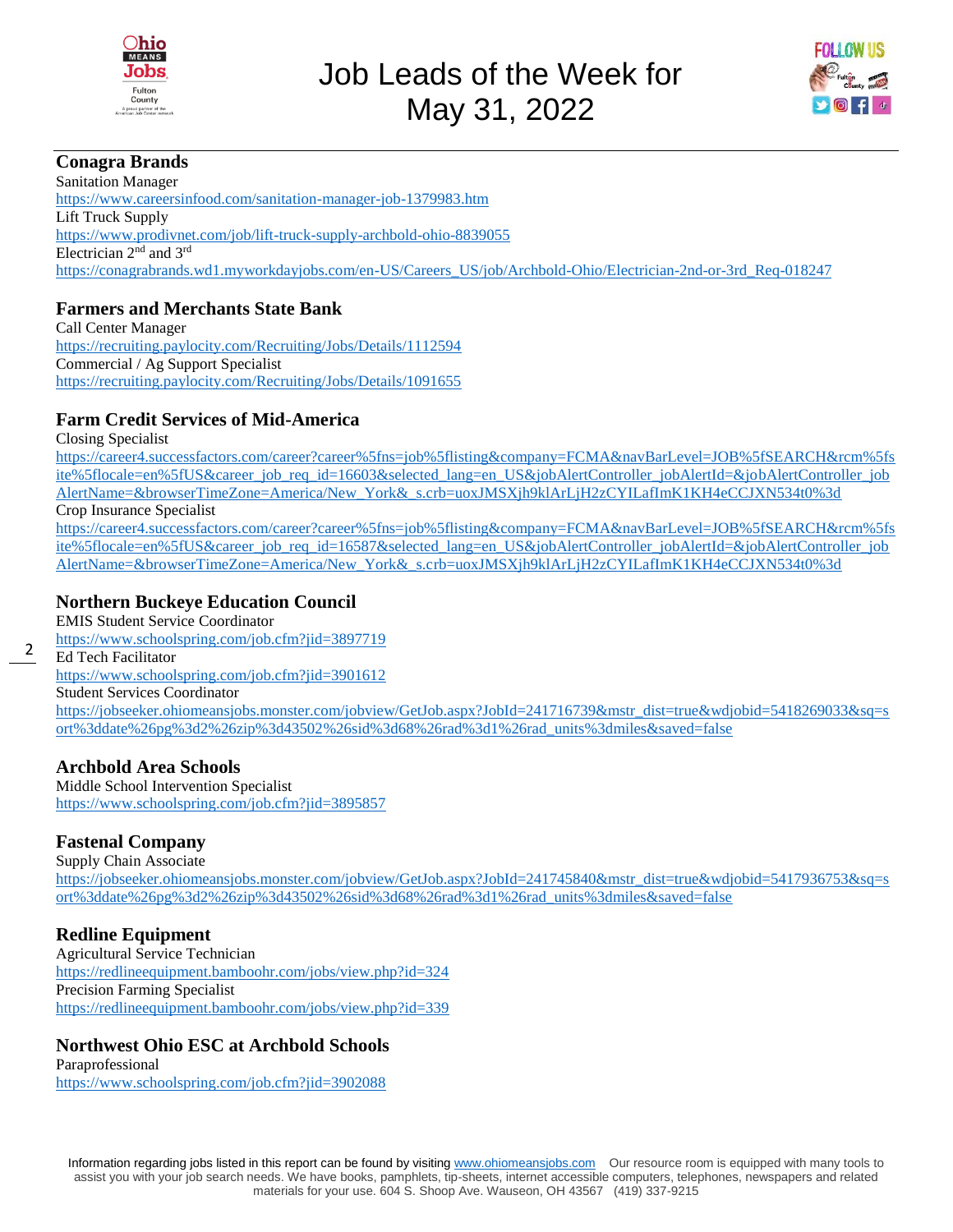



# **Community Hospitals and Wellness Centers**

Rehab Services Insurance

[https://careers.hireology.com/communityhospitalsandwellnesscenters/818285/description?ref=direct\\_employers](https://careers.hireology.com/communityhospitalsandwellnesscenters/818285/description?ref=direct_employers)

# **DELTA**

#### **Nature Fresh Farms USA Inc.**

Maintenance Technician

[https://jobseeker.ohiomeansjobs.monster.com/jobview/GetJob.aspx?JobId=242098881&mstr\\_dist=true&wdjobid=5429569175&sq=s](https://jobseeker.ohiomeansjobs.monster.com/jobview/GetJob.aspx?JobId=242098881&mstr_dist=true&wdjobid=5429569175&sq=sort%3ddate%26pg%3d1%26zip%3d43515%26sid%3d68%26rad%3d1%26rad_units%3dmiles&saved=false) [ort%3ddate%26pg%3d1%26zip%3d43515%26sid%3d68%26rad%3d1%26rad\\_units%3dmiles&saved=false](https://jobseeker.ohiomeansjobs.monster.com/jobview/GetJob.aspx?JobId=242098881&mstr_dist=true&wdjobid=5429569175&sq=sort%3ddate%26pg%3d1%26zip%3d43515%26sid%3d68%26rad%3d1%26rad_units%3dmiles&saved=false)

#### **Pike Delta York School District**

Intervention Specialist <https://www.schoolspring.com/job.cfm?jid=3900982> Athletic Director <https://www.schoolspring.com/job.cfm?jid=3891028> Secretary to the middle school principal <https://www.schoolspring.com/job.cfm?jid=3891038>

#### **Worthington Industries, Inc**

Seasonal Material Handler [https://jobseeker.ohiomeansjobs.monster.com/jobview/GetJob.aspx?JobId=241202380&mstr\\_dist=true&wdjobid=5404313117&sq=s](https://jobseeker.ohiomeansjobs.monster.com/jobview/GetJob.aspx?JobId=241202380&mstr_dist=true&wdjobid=5404313117&sq=sort%3ddate%26pg%3d3%26zip%3d43515%26sid%3d68%26rad%3d1%26rad_units%3dmiles&saved=false) [ort%3ddate%26pg%3d3%26zip%3d43515%26sid%3d68%26rad%3d1%26rad\\_units%3dmiles&saved=false](https://jobseeker.ohiomeansjobs.monster.com/jobview/GetJob.aspx?JobId=241202380&mstr_dist=true&wdjobid=5404313117&sq=sort%3ddate%26pg%3d3%26zip%3d43515%26sid%3d68%26rad%3d1%26rad_units%3dmiles&saved=false)

#### **Team Johnson Truck Wash**

Truck Wash Associate

[https://jobseeker.ohiomeansjobs.monster.com/jobview/GetJob.aspx?JobId=241119363&mstr\\_dist=true&wdjobid=5403552282&sq=s](https://jobseeker.ohiomeansjobs.monster.com/jobview/GetJob.aspx?JobId=241119363&mstr_dist=true&wdjobid=5403552282&sq=sort%3ddate%26pg%3d3%26zip%3d43515%26sid%3d68%26rad%3d1%26rad_units%3dmiles&saved=false) [ort%3ddate%26pg%3d3%26zip%3d43515%26sid%3d68%26rad%3d1%26rad\\_units%3dmiles&saved=false](https://jobseeker.ohiomeansjobs.monster.com/jobview/GetJob.aspx?JobId=241119363&mstr_dist=true&wdjobid=5403552282&sq=sort%3ddate%26pg%3d3%26zip%3d43515%26sid%3d68%26rad%3d1%26rad_units%3dmiles&saved=false)

#### **Fulton County Processing**

Packager

3

[https://jobseeker.ohiomeansjobs.monster.com/jobview/GetJob.aspx?JobId=240919094&mstr\\_dist=true&wdjobid=5399224979&sq=s](https://jobseeker.ohiomeansjobs.monster.com/jobview/GetJob.aspx?JobId=240919094&mstr_dist=true&wdjobid=5399224979&sq=sort%3ddate%26pg%3d4%26zip%3d43515%26sid%3d68%26rad%3d1%26rad_units%3dmiles&saved=false) [ort%3ddate%26pg%3d4%26zip%3d43515%26sid%3d68%26rad%3d1%26rad\\_units%3dmiles&saved=false](https://jobseeker.ohiomeansjobs.monster.com/jobview/GetJob.aspx?JobId=240919094&mstr_dist=true&wdjobid=5399224979&sq=sort%3ddate%26pg%3d4%26zip%3d43515%26sid%3d68%26rad%3d1%26rad_units%3dmiles&saved=false)

Slitter Helper

[https://jobseeker.ohiomeansjobs.monster.com/jobview/GetJob.aspx?JobId=240919749&mstr\\_dist=true&wdjobid=5399224208&sq=s](https://jobseeker.ohiomeansjobs.monster.com/jobview/GetJob.aspx?JobId=240919749&mstr_dist=true&wdjobid=5399224208&sq=sort%3ddate%26pg%3d4%26zip%3d43515%26sid%3d68%26rad%3d1%26rad_units%3dmiles&saved=false) [ort%3ddate%26pg%3d4%26zip%3d43515%26sid%3d68%26rad%3d1%26rad\\_units%3dmiles&saved=false](https://jobseeker.ohiomeansjobs.monster.com/jobview/GetJob.aspx?JobId=240919749&mstr_dist=true&wdjobid=5399224208&sq=sort%3ddate%26pg%3d4%26zip%3d43515%26sid%3d68%26rad%3d1%26rad_units%3dmiles&saved=false)

#### **Northwest Ohio ESC at Pike-Delta-York Schools**

School Psychologist <https://www.schoolspring.com/job.cfm?jid=3869565>

# **FAYETTE**

## **Recovery Services of Northwest Ohio, Inc.**

Case Manager, Women's Residential treatment

[https://jobseeker.ohiomeansjobs.monster.com/jobview/GetJob.aspx?JobId=241550072&mstr\\_dist=true&wdjobid=5414715114&sq=s](https://jobseeker.ohiomeansjobs.monster.com/jobview/GetJob.aspx?JobId=241550072&mstr_dist=true&wdjobid=5414715114&sq=sort%3ddate%26pg%3d1%26zip%3d43521%26sid%3d68%26rad%3d1%26rad_units%3dmiles&saved=false) [ort%3ddate%26pg%3d1%26zip%3d43521%26sid%3d68%26rad%3d1%26rad\\_units%3dmiles&saved=false](https://jobseeker.ohiomeansjobs.monster.com/jobview/GetJob.aspx?JobId=241550072&mstr_dist=true&wdjobid=5414715114&sq=sort%3ddate%26pg%3d1%26zip%3d43521%26sid%3d68%26rad%3d1%26rad_units%3dmiles&saved=false)

## Behavioral Health Technician

[https://jobseeker.ohiomeansjobs.monster.com/jobview/GetJob.aspx?JobId=239989748&mstr\\_dist=true&wdjobid=5414715106&sq=s](https://jobseeker.ohiomeansjobs.monster.com/jobview/GetJob.aspx?JobId=239989748&mstr_dist=true&wdjobid=5414715106&sq=sort%3ddate%26pg%3d2%26zip%3d43521%26sid%3d68%26rad%3d1%26rad_units%3dmiles&saved=false) [ort%3ddate%26pg%3d2%26zip%3d43521%26sid%3d68%26rad%3d1%26rad\\_units%3dmiles&saved=false](https://jobseeker.ohiomeansjobs.monster.com/jobview/GetJob.aspx?JobId=239989748&mstr_dist=true&wdjobid=5414715106&sq=sort%3ddate%26pg%3d2%26zip%3d43521%26sid%3d68%26rad%3d1%26rad_units%3dmiles&saved=false)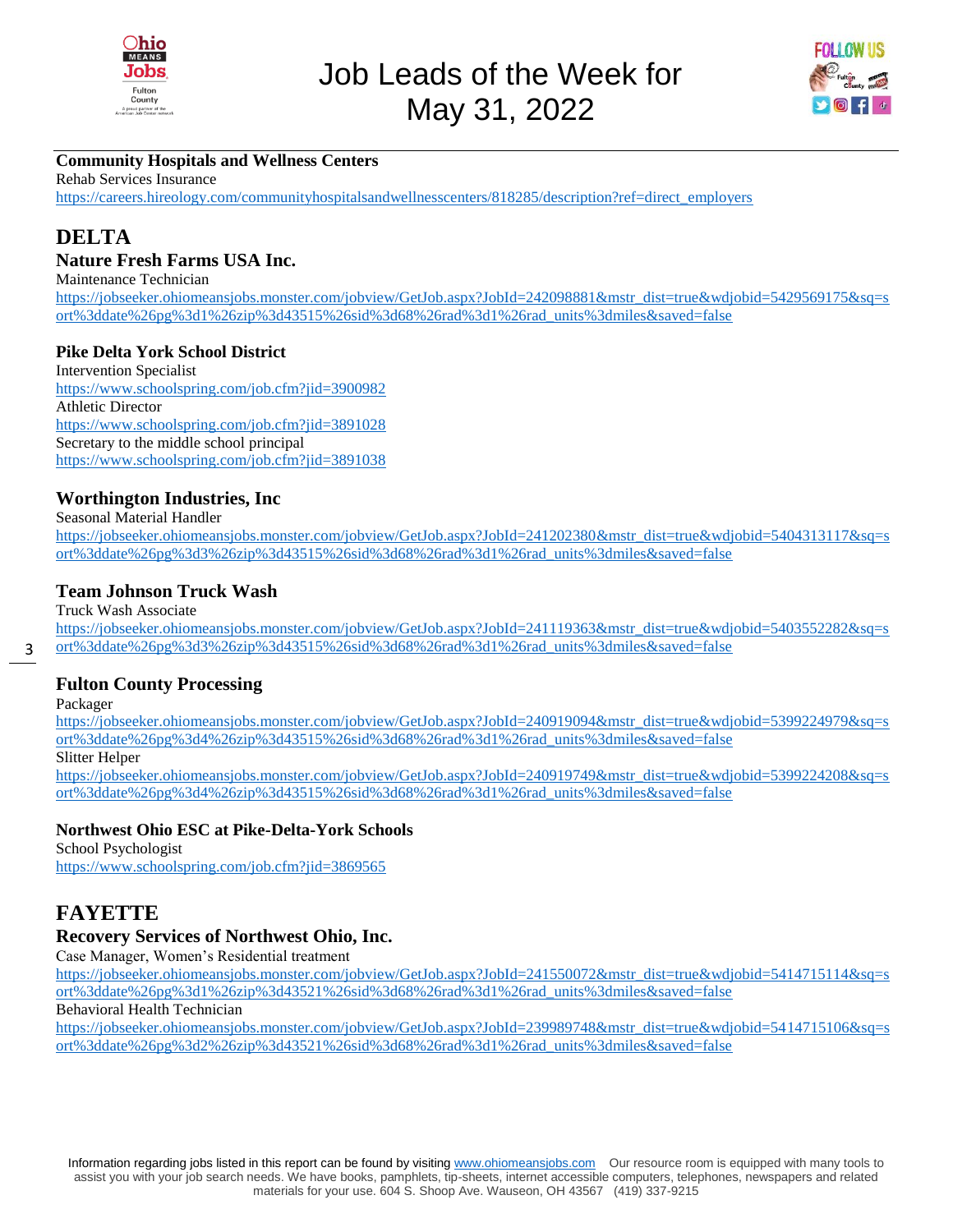



## **Fayette local School District**

JH Science Teacher <https://www.schoolspring.com/job.cfm?jid=3893358> Teacher – Classroom Reduction Specialist <https://www.schoolspring.com/job.cfm?jid=3884532> Elementary Intervention Specialist <https://www.schoolspring.com/job.cfm?jid=3870575>

## **Eagle Machining, LLC**

Production Supervisor <https://www.careerbuilder.com/job/J3R87362M5X6C5HSWCP> Controls Engineer <https://www.careerbuilder.com/job/J3N12V6KYTKKJTN1Q5J>

# **METAMORA**

#### **Northwest Ohio ESC at Evergreen Schools**

Paraprofessional <https://www.schoolspring.com/job.cfm?jid=3902114>

#### **Evergreen Local School District**

Middle School English Language Arts Teacher [https://jobseeker.ohiomeansjobs.monster.com/jobview/GetJob.aspx?JobId=241625503&mstr\\_dist=true&wdjobid=5415978935&sq=s](https://jobseeker.ohiomeansjobs.monster.com/jobview/GetJob.aspx?JobId=241625503&mstr_dist=true&wdjobid=5415978935&sq=sort%3ddate%26pg%3d1%26zip%3d43540%26sid%3d68%26rad%3d1%26rad_units%3dmiles&saved=false) [ort%3ddate%26pg%3d1%26zip%3d43540%26sid%3d68%26rad%3d1%26rad\\_units%3dmiles&saved=false](https://jobseeker.ohiomeansjobs.monster.com/jobview/GetJob.aspx?JobId=241625503&mstr_dist=true&wdjobid=5415978935&sq=sort%3ddate%26pg%3d1%26zip%3d43540%26sid%3d68%26rad%3d1%26rad_units%3dmiles&saved=false) Middle School Intervention Specialist Teacher [https://jobseeker.ohiomeansjobs.monster.com/jobview/GetJob.aspx?JobId=241625519&mstr\\_dist=true&wdjobid=5415979032&sq=s](https://jobseeker.ohiomeansjobs.monster.com/jobview/GetJob.aspx?JobId=241625519&mstr_dist=true&wdjobid=5415979032&sq=sort%3ddate%26pg%3d1%26zip%3d43540%26sid%3d68%26rad%3d1%26rad_units%3dmiles&saved=false) [ort%3ddate%26pg%3d1%26zip%3d43540%26sid%3d68%26rad%3d1%26rad\\_units%3dmiles&saved=false](https://jobseeker.ohiomeansjobs.monster.com/jobview/GetJob.aspx?JobId=241625519&mstr_dist=true&wdjobid=5415979032&sq=sort%3ddate%26pg%3d1%26zip%3d43540%26sid%3d68%26rad%3d1%26rad_units%3dmiles&saved=false) Middle School Intervention Specialist <https://www.schoolspring.com/job.cfm?jid=3896818>

## **Parker Hannifin Corp.**

4

Project Engineer <https://parkercareers.ttcportals.com/jobs/8969637-project-engineer> Product Sales Manager <https://parkercareers.ttcportals.com/jobs/8927604-product-sales-mgr> Assembly Filters <https://parkercareers.ttcportals.com/jobs/8622770-assembly-filters-2nd-shift>

# **The Andersons Inc.**

Grain Operations Worker [https://andersonsinc.wd1.myworkdayjobs.com/en-US/TheAndersonsCareers/job/Metamora-OH/Grain-Operations-Worker----2-](https://andersonsinc.wd1.myworkdayjobs.com/en-US/TheAndersonsCareers/job/Metamora-OH/Grain-Operations-Worker----2-50000-SIGN-ON-BONUS-AVAILABLE-_R8631) [50000-SIGN-ON-BONUS-AVAILABLE-\\_R8631](https://andersonsinc.wd1.myworkdayjobs.com/en-US/TheAndersonsCareers/job/Metamora-OH/Grain-Operations-Worker----2-50000-SIGN-ON-BONUS-AVAILABLE-_R8631)

# **PETTISVILLE**

#### **Pettisville Local Schools District**

Pettisville Junior High / High School Counselor <https://www.schoolspring.com/job.cfm?jid=3899876> 6 th Grade Mathematics Teacher <https://www.schoolspring.com/job.cfm?jid=3851597>

# **SWANTON**

**Elliot Aviation Inc.**  Director of Aircraft Maintenance <https://www.careerbuilder.com/job/J3Q26D6RGM35879P4RF>

Information regarding jobs listed in this report can be found by visiting [www.ohiomeansjobs.com](http://www.ohiomeansjobs.com/) Our resource room is equipped with many tools to assist you with your job search needs. We have books, pamphlets, tip-sheets, internet accessible computers, telephones, newspapers and related materials for your use. 604 S. Shoop Ave. Wauseon, OH 43567 (419) 337-9215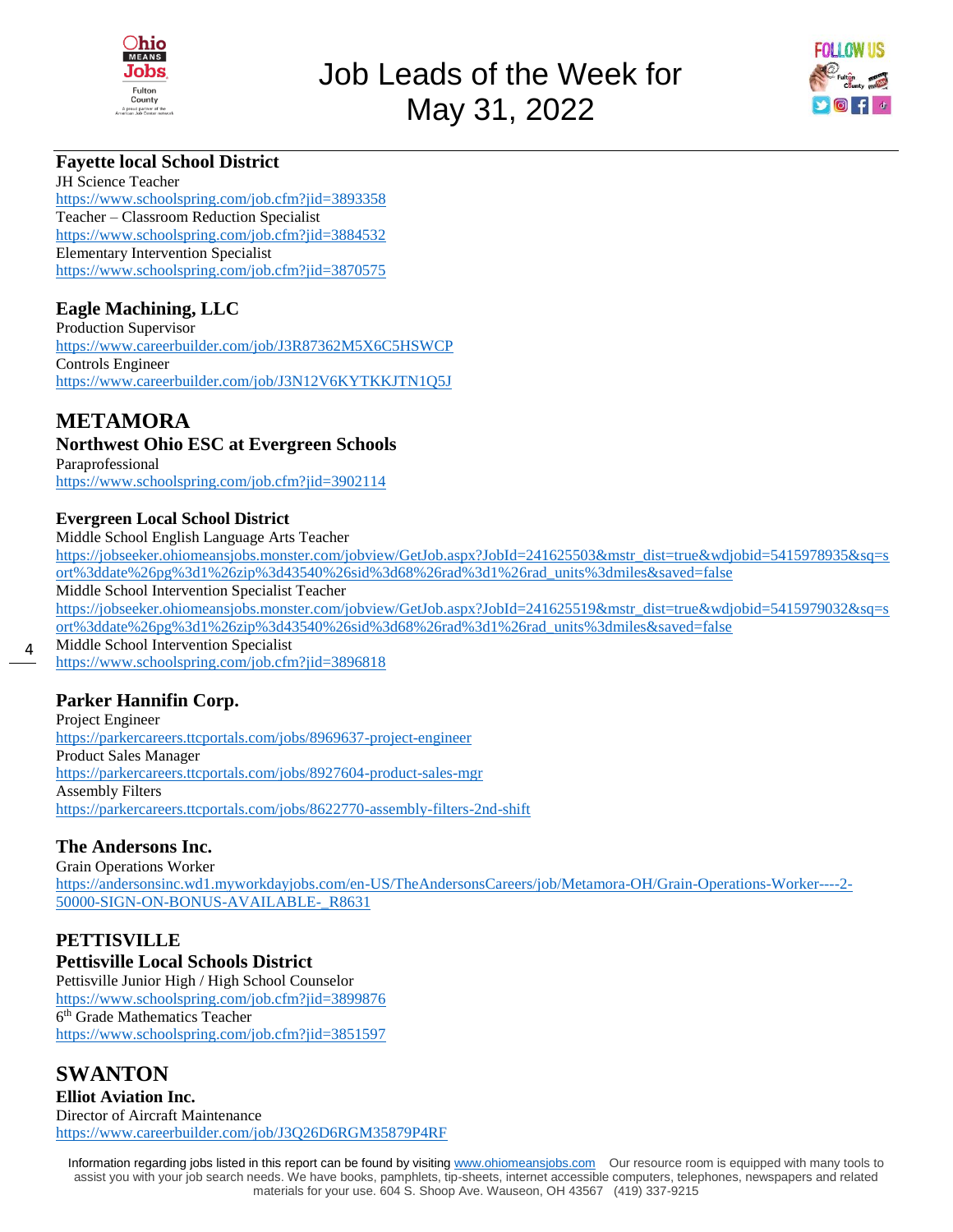

Job Leads of the Week for May 31, 2022



#### **Envoy Air Inc.**

Airport Agent – Ramp and Customer Service

[https://www.monster.com/job-openings/airport-agent-ramp-and-customer-service-swanton-oh--7ae74826-8791-4165-8eff-](https://www.monster.com/job-openings/airport-agent-ramp-and-customer-service-swanton-oh--7ae74826-8791-4165-8eff-4b24b2c6dfda?sid=8a101cd7-0863-48ce-aa15-a7b51e487255&jvo=p.go.sc.163&_ga=2.203628240.1799802284.1653855408-1672301636.1653855408&hidesmr=1)[4b24b2c6dfda?sid=8a101cd7-0863-48ce-aa15-a7b51e487255&jvo=p.go.sc.163&\\_ga=2.203628240.1799802284.1653855408-](https://www.monster.com/job-openings/airport-agent-ramp-and-customer-service-swanton-oh--7ae74826-8791-4165-8eff-4b24b2c6dfda?sid=8a101cd7-0863-48ce-aa15-a7b51e487255&jvo=p.go.sc.163&_ga=2.203628240.1799802284.1653855408-1672301636.1653855408&hidesmr=1) [1672301636.1653855408&hidesmr=1](https://www.monster.com/job-openings/airport-agent-ramp-and-customer-service-swanton-oh--7ae74826-8791-4165-8eff-4b24b2c6dfda?sid=8a101cd7-0863-48ce-aa15-a7b51e487255&jvo=p.go.sc.163&_ga=2.203628240.1799802284.1653855408-1672301636.1653855408&hidesmr=1)

## **Dollar Tree Stores**

Operations Assistant Manager <https://www.careerbuilder.com/job/J3P7F25VRZDHQP2CS6M>

## **Avis Budget Car Rental LLC**

Car Detailer [https://jobseeker.ohiomeansjobs.monster.com/jobview/GetJob.aspx?JobId=241569259&mstr\\_dist=true&wdjobid=5414742907&sq=s](https://jobseeker.ohiomeansjobs.monster.com/jobview/GetJob.aspx?JobId=241569259&mstr_dist=true&wdjobid=5414742907&sq=sort%3ddate%26pg%3d1%26zip%3d43558%26sid%3d68%26rad%3d1%26rad_units%3dmiles&saved=false) [ort%3ddate%26pg%3d1%26zip%3d43558%26sid%3d68%26rad%3d1%26rad\\_units%3dmiles&saved=false](https://jobseeker.ohiomeansjobs.monster.com/jobview/GetJob.aspx?JobId=241569259&mstr_dist=true&wdjobid=5414742907&sq=sort%3ddate%26pg%3d1%26zip%3d43558%26sid%3d68%26rad%3d1%26rad_units%3dmiles&saved=false)

## **Swanton Local Schools District**

High School Varsity Softball Coach <https://www.schoolspring.com/job.cfm?jid=3902257> Part- Time District Groundskeeper <https://www.schoolspring.com/job.cfm?jid=3891683>

## **Clean Team**

Branch Manager <https://cleanteamclean.applicantpro.com/jobs/2391630.html>

## **Fifth Third Bank**

Personal Banker [https://fifththird.wd5.myworkdayjobs.com/en-US/53careers/job/Perrysburg-OH/Personal-Banker-I\\_R32087](https://fifththird.wd5.myworkdayjobs.com/en-US/53careers/job/Perrysburg-OH/Personal-Banker-I_R32087)

## **Transportation Security Administration**

Transportation Security Officer <https://www.careerbuilder.com/job/J3P7YS6B50BS4L176HM>

#### **Taco Bell**

5

Team Member – Service Champion <https://jobs.tacobell.com/clients/10758/posting/7369030/en> Restaurant General Manager <https://jobs.tacobell.com/clients/10758/posting/7369073/en> Assistant General Manager <https://jobs.tacobell.com/clients/10758/posting/7369064/en>

## **Kirk Wylie Masonry, Limited**

Mason <https://jobseeker.ohiomeansjobs.monster.com/jobview/GetJob.aspx?JobId=240919727> Mason Tender [https://jobseeker.ohiomeansjobs.monster.com/jobview/GetJob.aspx?JobId=240920564&mstr\\_dist=true&wdjobid=5404260896&sq=s](https://jobseeker.ohiomeansjobs.monster.com/jobview/GetJob.aspx?JobId=240920564&mstr_dist=true&wdjobid=5404260896&sq=sort%3ddate%26pg%3d4%26zip%3d43558%26sid%3d68%26rad%3d1%26rad_units%3dmiles&saved=false) [ort%3ddate%26pg%3d4%26zip%3d43558%26sid%3d68%26rad%3d1%26rad\\_units%3dmiles&saved=false](https://jobseeker.ohiomeansjobs.monster.com/jobview/GetJob.aspx?JobId=240920564&mstr_dist=true&wdjobid=5404260896&sq=sort%3ddate%26pg%3d4%26zip%3d43558%26sid%3d68%26rad%3d1%26rad_units%3dmiles&saved=false)

## **Lumen Technologies**

Customer Service Tech <https://jobs.lumen.com/global/en/job/293900/Customer-Service-Tech-Napoleon-OH>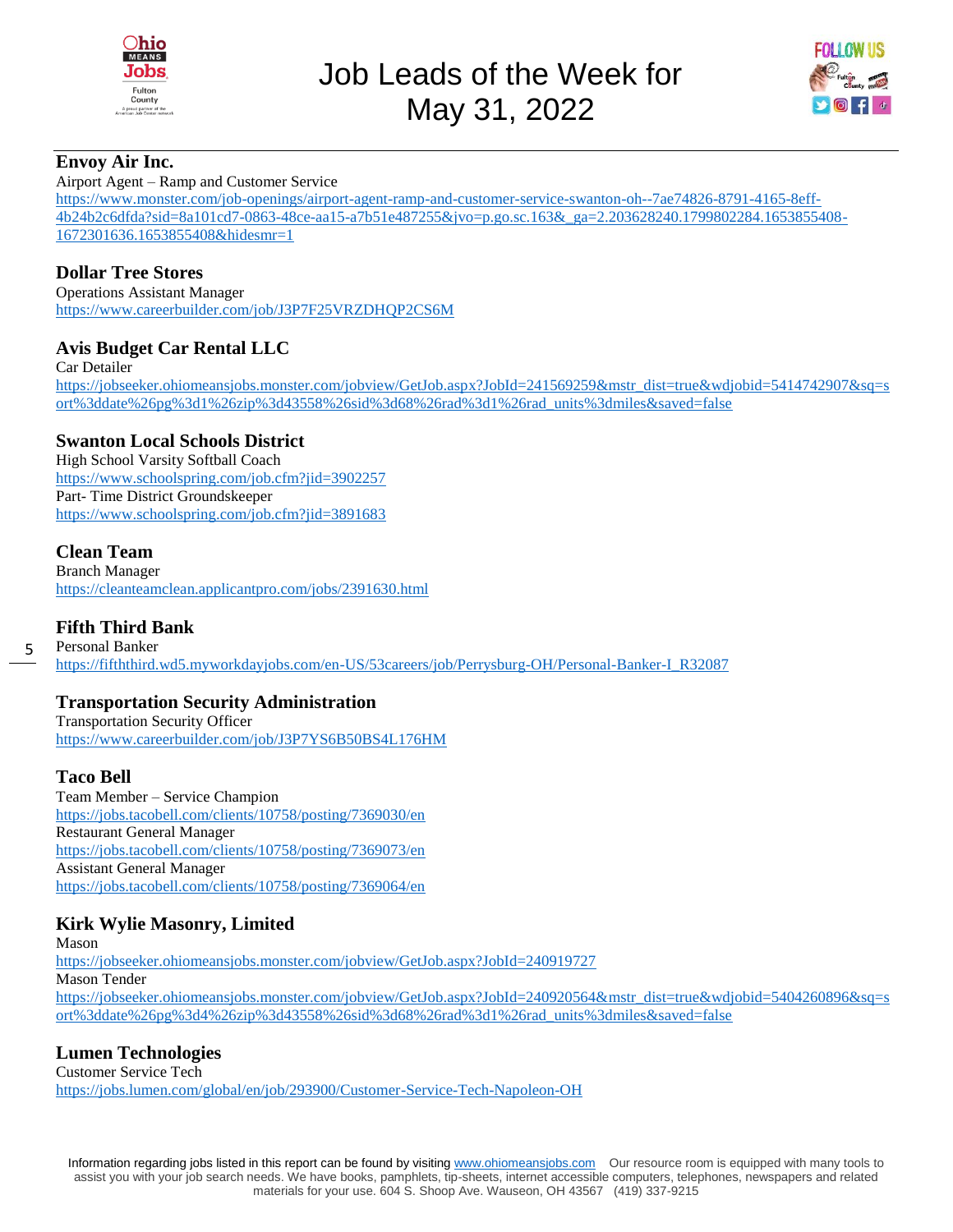



# **WAUSEON**

**O'Reilly Auto Parts** Parts Delivery <https://www.careerbuilder.com/job/J3T01V6VN8ZC9PJZ7ZN>

#### **Wauseon Exempted Village Schools**

Anticipated Assistant Band Director <https://www.schoolspring.com/job.cfm?jid=3905416> Preschool Intervention Specialist <https://www.schoolspring.com/job.cfm?jid=3905289>

Anticipated WHS/WMS Assistant Band Director

[https://jobseeker.ohiomeansjobs.monster.com/jobview/GetJob.aspx?JobId=241949537&mstr\\_dist=true&wdjobid=5423407838&sq=s](https://jobseeker.ohiomeansjobs.monster.com/jobview/GetJob.aspx?JobId=241949537&mstr_dist=true&wdjobid=5423407838&sq=sort%3ddate%26pg%3d2%26zip%3d43567%26sid%3d68%26rad%3d1%26rad_units%3dmiles&saved=false) [ort%3ddate%26pg%3d2%26zip%3d43567%26sid%3d68%26rad%3d1%26rad\\_units%3dmiles&saved=false](https://jobseeker.ohiomeansjobs.monster.com/jobview/GetJob.aspx?JobId=241949537&mstr_dist=true&wdjobid=5423407838&sq=sort%3ddate%26pg%3d2%26zip%3d43567%26sid%3d68%26rad%3d1%26rad_units%3dmiles&saved=false)

#### Title 1 Reading / Math Teacher

<https://www.schoolspring.com/job.cfm?jid=3901425>

WMS Anticipated 5.5 Cook

[https://jobseeker.ohiomeansjobs.monster.com/jobview/GetJob.aspx?JobId=241717366&mstr\\_dist=true&wdjobid=5420816244&sq=s](https://jobseeker.ohiomeansjobs.monster.com/jobview/GetJob.aspx?JobId=241717366&mstr_dist=true&wdjobid=5420816244&sq=sort%3ddate%26pg%3d2%26zip%3d43567%26sid%3d68%26rad%3d1%26rad_units%3dmiles&saved=false) [ort%3ddate%26pg%3d2%26zip%3d43567%26sid%3d68%26rad%3d1%26rad\\_units%3dmiles&saved=false](https://jobseeker.ohiomeansjobs.monster.com/jobview/GetJob.aspx?JobId=241717366&mstr_dist=true&wdjobid=5420816244&sq=sort%3ddate%26pg%3d2%26zip%3d43567%26sid%3d68%26rad%3d1%26rad_units%3dmiles&saved=false)

#### WPS Guidance Counselor

[https://jobseeker.ohiomeansjobs.monster.com/jobview/GetJob.aspx?JobId=241595807&mstr\\_dist=true&wdjobid=5417932898&sq=s](https://jobseeker.ohiomeansjobs.monster.com/jobview/GetJob.aspx?JobId=241595807&mstr_dist=true&wdjobid=5417932898&sq=sort%3ddate%26pg%3d3%26zip%3d43567%26sid%3d68%26rad%3d1%26rad_units%3dmiles&saved=false) [ort%3ddate%26pg%3d3%26zip%3d43567%26sid%3d68%26rad%3d1%26rad\\_units%3dmiles&saved=false](https://jobseeker.ohiomeansjobs.monster.com/jobview/GetJob.aspx?JobId=241595807&mstr_dist=true&wdjobid=5417932898&sq=sort%3ddate%26pg%3d3%26zip%3d43567%26sid%3d68%26rad%3d1%26rad_units%3dmiles&saved=false)

Bus Driver

6

[https://jobseeker.ohiomeansjobs.monster.com/jobview/GetJob.aspx?JobId=241594998&mstr\\_dist=true&wdjobid=5415935358&sq=s](https://jobseeker.ohiomeansjobs.monster.com/jobview/GetJob.aspx?JobId=241594998&mstr_dist=true&wdjobid=5415935358&sq=sort%3ddate%26pg%3d4%26zip%3d43567%26sid%3d68%26rad%3d1%26rad_units%3dmiles&saved=false) [ort%3ddate%26pg%3d4%26zip%3d43567%26sid%3d68%26rad%3d1%26rad\\_units%3dmiles&saved=false](https://jobseeker.ohiomeansjobs.monster.com/jobview/GetJob.aspx?JobId=241594998&mstr_dist=true&wdjobid=5415935358&sq=sort%3ddate%26pg%3d4%26zip%3d43567%26sid%3d68%26rad%3d1%26rad_units%3dmiles&saved=false)

## **Farmers and Merchants State Bank**

Part Time Teller <https://recruiting.paylocity.com/Recruiting/Jobs/Details/1111398>

# **Fastenal Company**

Supply Chain Associate

[https://jobseeker.ohiomeansjobs.monster.com/jobview/GetJob.aspx?JobId=241745782&mstr\\_dist=true&wdjobid=5417936764&sq=s](https://jobseeker.ohiomeansjobs.monster.com/jobview/GetJob.aspx?JobId=241745782&mstr_dist=true&wdjobid=5417936764&sq=sort%3ddate%26pg%3d3%26zip%3d43567%26sid%3d68%26rad%3d1%26rad_units%3dmiles&saved=false) [ort%3ddate%26pg%3d3%26zip%3d43567%26sid%3d68%26rad%3d1%26rad\\_units%3dmiles&saved=false](https://jobseeker.ohiomeansjobs.monster.com/jobview/GetJob.aspx?JobId=241745782&mstr_dist=true&wdjobid=5417936764&sq=sort%3ddate%26pg%3d3%26zip%3d43567%26sid%3d68%26rad%3d1%26rad_units%3dmiles&saved=false)

## **Northwest Ohio ESC at Wauseon Schools**

Paraprofessional <https://www.schoolspring.com/job.cfm?jid=3902127>

# **Circle K**

#### Special Forces Team Member

[https://jobseeker.ohiomeansjobs.monster.com/jobview/GetJob.aspx?JobId=241712550&mstr\\_dist=true&wdjobid=5416888338&sq=s](https://jobseeker.ohiomeansjobs.monster.com/jobview/GetJob.aspx?JobId=241712550&mstr_dist=true&wdjobid=5416888338&sq=sort%3ddate%26pg%3d3%26zip%3d43567%26sid%3d68%26rad%3d1%26rad_units%3dmiles&saved=false) [ort%3ddate%26pg%3d3%26zip%3d43567%26sid%3d68%26rad%3d1%26rad\\_units%3dmiles&saved=false](https://jobseeker.ohiomeansjobs.monster.com/jobview/GetJob.aspx?JobId=241712550&mstr_dist=true&wdjobid=5416888338&sq=sort%3ddate%26pg%3d3%26zip%3d43567%26sid%3d68%26rad%3d1%26rad_units%3dmiles&saved=false)

## **Dollar Tree**

Merchandise Assistant Manager [https://sjobs.brassring.com/TGnewUI/Search/home/HomeWithPreLoad?partnerid=25600&siteid=5258&PageType=JobDetails&jobid](https://sjobs.brassring.com/TGnewUI/Search/home/HomeWithPreLoad?partnerid=25600&siteid=5258&PageType=JobDetails&jobid=1826032#jobDetails=1826032_5258) [=1826032#jobDetails=1826032\\_5258](https://sjobs.brassring.com/TGnewUI/Search/home/HomeWithPreLoad?partnerid=25600&siteid=5258&PageType=JobDetails&jobid=1826032#jobDetails=1826032_5258)

## **Walmart**

Stocking & Unloading <https://careers.walmart.com/us/jobs/052021284SU-stocking-unloading>